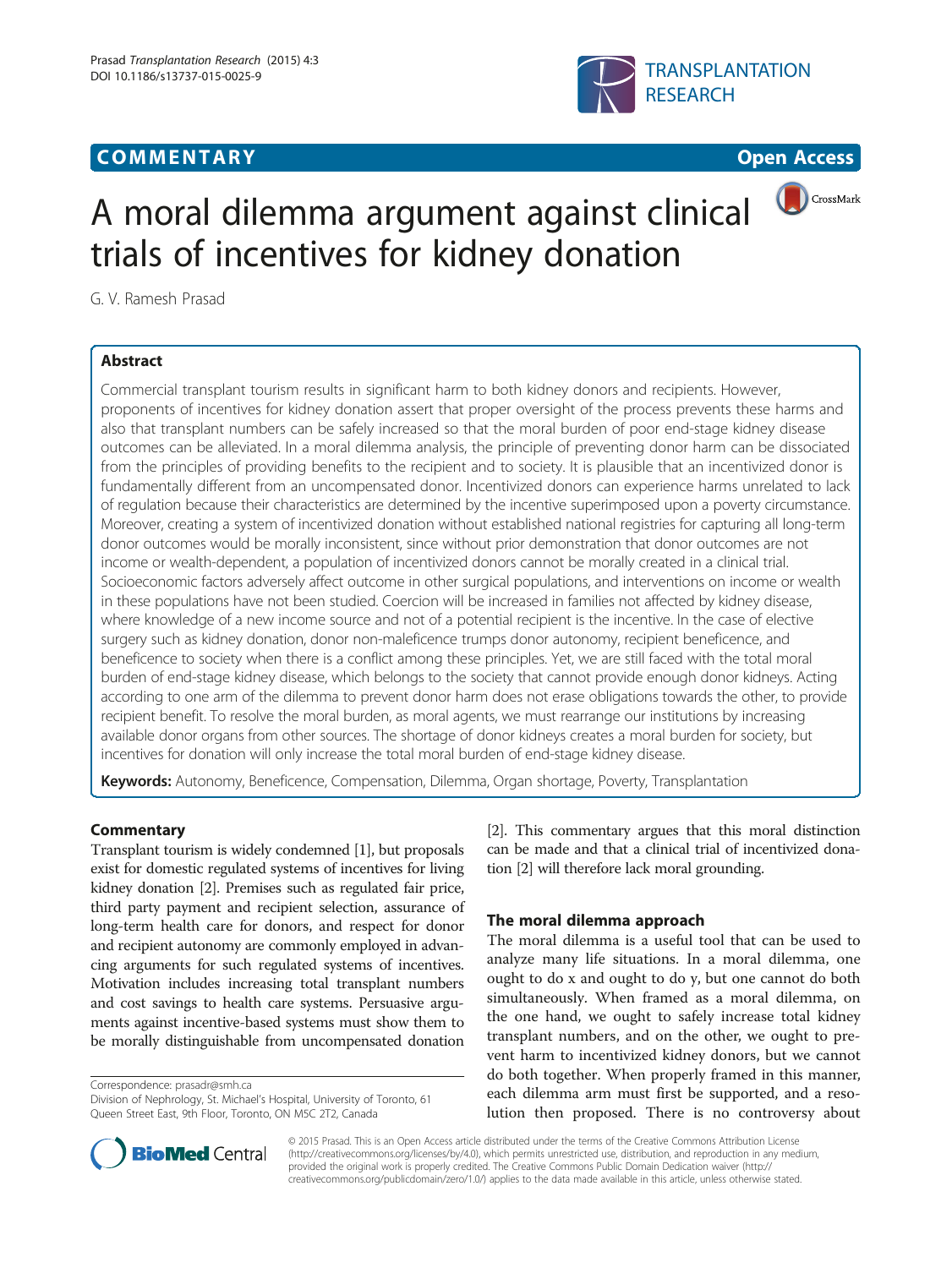safely increasing total transplant numbers, which is the dilemma's first arm. More contentious is the dilemma's second arm, according to which regulated incentive systems cause donor harm, and which will therefore be discussed at length. Although poor outcomes in incentivized donors have been reported worldwide [\[3](#page-3-0)–[5\]](#page-3-0), proponents of incentives indicate that effective regulation will eliminate organ trafficking and poor outcomes; moreover, prohibition of compensation eliminates a chance at poverty alleviation [\[2](#page-3-0)].

There are three parties involved in incentivized donation: donors, recipients, and society. In a moral analysis, the principle of preventing donor harm must be dissociated from the principle of providing benefits to recipients or to society. High-quality studies demonstrate safety in regulated uncompensated donation [\[6](#page-3-0)]. Uncompensated donors assume the moral burden of their decision to undergo surgery and experience its consequences, all for the recipient's benefit. Incentivized donor decisions instead are driven by the incentive and are unlinked to the recipient's benefit. The moral burden for the decision to proceed with surgery rests therefore with the inducing society and to health professionals as society's representative, but not the donor. Health professionals will not propose pilot studies of a nonclinically indicated cholecystectomy or appendectomy because no other party's interest is involved, and they will not assume that moral burden. Surveys of patients with kidney disease and the general public about compensated donation [[7](#page-3-0)–[10](#page-3-0)] are used to strengthen arguments for incentives as moral justification, but these surveys are designed to capture the opinion of recipients and society, not that of incentivized donors themselves. Incentivized donor opinion is needed for the moral burden of end-stage kidney disease to be comprehensively assessed.

Incentivized donors may be fundamentally different from other donors and therefore prone to different outcomes. Survey data from previously incentivized donors [[3\]](#page-3-0) remains relevant because it is the incentivized donor who is exposed to potential harm. For example, Indian donors experienced health deterioration despite excellent baseline health, and also worsened financially, recommending that others not similarly give up their kidneys [[3\]](#page-3-0). Persistent backache and nephrectomy site pain are phenomena not readily explainable by nephrectomy. In Iran, quality of life scores were inferior to that of the general population [\[4](#page-3-0)]. In Pakistan, general health status deteriorated in 98 % of donors deliberately sought out post-surgery [\[5](#page-3-0)]. Medical care in these countries cannot readily be dismissed as primitive. It is therefore plausible that adverse outcomes were due not to improper regulation but rather inherent donor characteristics. Poor psychological conditioning resulting

from the need to overcome fear-based stress responses instead of experiencing altruistic feelings of reward, or a fundamentally altered self-image post-nephrectomy rather than unrecognized contraindications to nephrectomy or poor surgical technique cannot be prevented by regulation, because a system immune from abuse cannot change donor characteristics regardless of the country of origin of the donors. These donor characteristics may have been selected out by the incentive that has been superimposed upon a poverty circumstance.

Incentivized donors are likely to be in poverty, even in regulated systems. Society does not object to impoverished individuals autonomously assuming risky jobs [\[2](#page-3-0)]. However, work options in poverty are often limited to physical labor and could become limited further if existing incentivized donor experiences [\[3](#page-3-0)–[5\]](#page-3-0) are respected. Employment options in poverty in developing countries are unlikely to differ substantially from those in richer jurisdictions where incentives are being proposed. Poverty may be perpetuated or worsened. Incentives will not improve educational opportunities as a means of poverty alleviation since access to education depends on much more than financial means.

Donors from retrospective long-term donor follow-up studies [\[6](#page-3-0)] do not represent the demographic of incentivized donors. Studies of donor outcomes do not focus on economic disadvantage as a variable. Incentivized donation without established national donor registries to capture all donor outcomes is morally inconsistent, since without prior demonstration that donor outcomes are not income or wealth-dependent, a population of incentivized donors cannot morally be created. Up to 25 % of current living donors have medical conditions associated with future health risk [\[11](#page-3-0)]. True informed consent is not possible in trials of incentives because there are no prior favorable donor data from non-trial studies of incentives in order to promote clinical equipoise, while true informed consent is possible in the case of uncompensated donation because abundant safety data exists.

With sparse long-term data for incentivized donors, examining the relationship between income and outcomes in other surgical populations is immediately helpful. Socioeconomic factors adversely affect outcome in kidney [\[12\]](#page-3-0), liver [[13](#page-3-0)–[15](#page-3-0)], and lung [\[16\]](#page-3-0) transplant recipients. Similar information is available for patients undergoing cardiac surgery [\[17, 18\]](#page-3-0), prostatectomy [\[19](#page-3-0)], neurosurgery [\[20\]](#page-3-0), and colorectal surgery [[21](#page-3-0)]. Although these findings may not be universal, data from other surgical populations in developed countries needs close examination first, because the underlying mechanism for these poor outcomes remains largely unknown. Even if donation is always cautiously approached in economically disadvantaged candidates, excluding them from incentivized donation would be paradoxical since a purported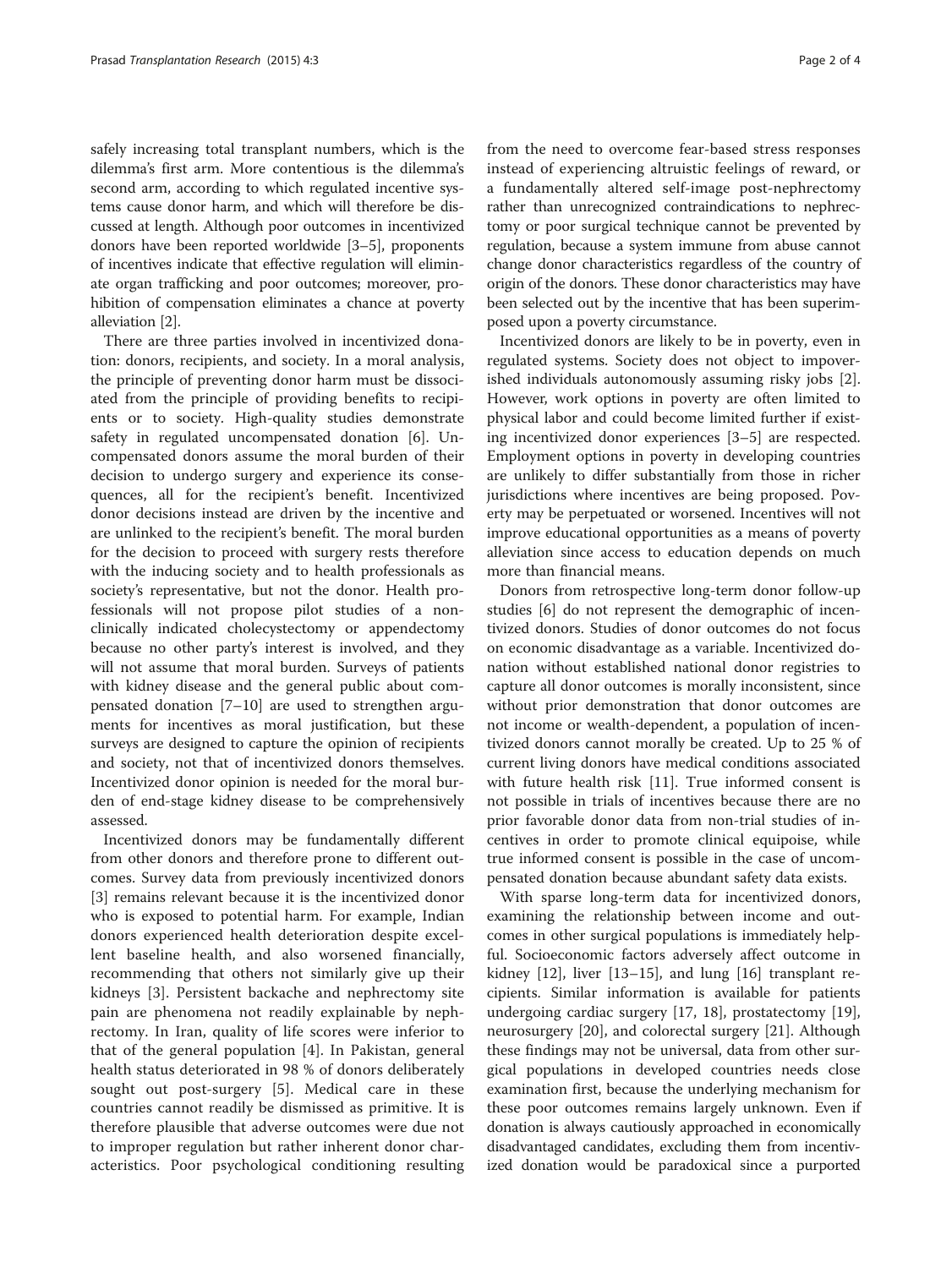benefit of incentivized donation is poverty alleviation in donors. Health professionals do not suggest a clinical trial to examine the effects of financial gifts in any other surgical population because no other party's interest is involved. Incentives to alter adverse outcomes need to be tested first in obligated surgical populations, not to gain advantage from elective surgical populations. Clinical equipoise to justify a clinical trial that intentionally creates a new elective surgical population of incentivized donors is lacking.

Significant financial transactions can occur in all donorrecipient relationships. Even without a reliable method for their capture, transplantation must continue. However, rather than being occasional instances, such transactions are institutionalized by incentivized donation and can only encourage their occurrence in all living donation. Some current living donation also possibly occurs by coercion. A medically suitable family member may be compelled to donate a kidney to a relative. Transplant programs attempt to identify such cases and prevent these transplants. With incentivized donation, a new form of coercion is being introduced, within families that are not affected by kidney disease. Knowledge of a new income source is now the cause of coercion, and so, there will be a new population of coerced donors. Transplant programs support reluctant donors to opt-out of surgery in support of the donor's autonomy and to prevent long-term, non-surgical harm to the donor. In incentive-based systems, there will be opt-in reasons unrelated to poverty alleviation, some of which will be possibly illegal. Yet, moral consistency would require that the principle of autonomy preservation respect these reasons to donate.

To summarize, the second arm of the moral dilemma, that we ought to prevent harm to incentivized kidney donors, is clearly supported by the lack of favorable outcomes in previously incentivized donors to promote equipoise, no clear relation of these outcomes to deficient regulation, lack of registries to capture all long-term donor outcomes, potential for increased poverty, relationship of wealth or income to outcome in other surgical populations, and increased coercion. Since incentives appear to strengthen and not resolve the moral dilemma, the moral burden from the shortage of available kidneys is increased, not decreased by a regulated system of incentivized donation.

### Resolution of the moral dilemma

Since we cannot both increase total transplant numbers and prevent incentivized donor harm, how do we proceed? One method is specification. Specification works with norms that are not universal generalizations and allow us to articulate our reasons openly and publicly [[22\]](#page-3-0). Specification narrows a norm by adding more information, preventing vagueness contained in terms like "fair compensation" or "dignity and appreciation."

For incentivized donation, additional specifications that border on impossible to fulfil are required. Favorable data from existing incentive systems, study of baseline wealth on outcomes from kidney donor registries, and study of altering wealth by payment on outcomes in obligated, non-elective surgical populations are required to meet the basic moral norm for a clinical trial of incentives for donation, however, limited in scope.

Beauchamp and Childress describe autonomy, beneficence, non-maleficence, and justice as the normative standards of conduct [\[23](#page-3-0)]. When these conflict [[24](#page-3-0)], an appeal is to be made to common morality. Common morality is the organizing meta-principle and constraining principle of moral reasoning. A pertinent document of common morality is the Declaration of Helsinki's principles of duty to the patient over society and the recognition of increased vulnerability of individuals or groups in research. While donor autonomy is to be respected as a standard, donor non-maleficence cannot be achieved with incentives because it may have no relation to regulation. Donor non-maleficence therefore trumps autonomy. Recipient beneficence is also trumped by donor non-maleficence because unlike with uncompensated donation, the donor has no interest in the recipient. Since financial gifts are untested in other surgical populations, donor nonmaleficence also trumps beneficence to society.

The total moral burden of end-stage kidney disease belongs to the society that cannot provide enough donor kidneys. Acting with good reasons according to one arm of the dilemma, to increase kidney transplant numbers, does not erase obligations towards the other, to prevent donor harm. The second-order principle in this situation is that as moral agents, we must arrange our institutions to minimize such conflicts [\[25](#page-3-0)]. Increasing available donor kidneys from other sources is the only option. Promising initiatives in previously important incentive-based jurisdictions [\[3](#page-3-0)] to increase deceased donor transplantation [[26](#page-3-0)] or more novel initiatives such as donation after cardiac death [\[27\]](#page-3-0) and domino transplants [[28](#page-3-0)] all act in accordance with this second-order principle. It requires considerable dedication and investment to act according to morally sound second-order principles. On the other hand, quickly creating a new group of at-risk incentivized donors only adds to the total moral burden of end-stage kidney disease.

#### Competing interests

The author declares that he has no competing interests.

#### Author's contributions

GVRP designed the commentary and drafted the manuscript. The author read and approved the final manuscript.

#### Acknowledgements

The author thanks the members of the Department of Philosophy, University of Waterloo, Canada, for their teaching, advice, and suggestions.